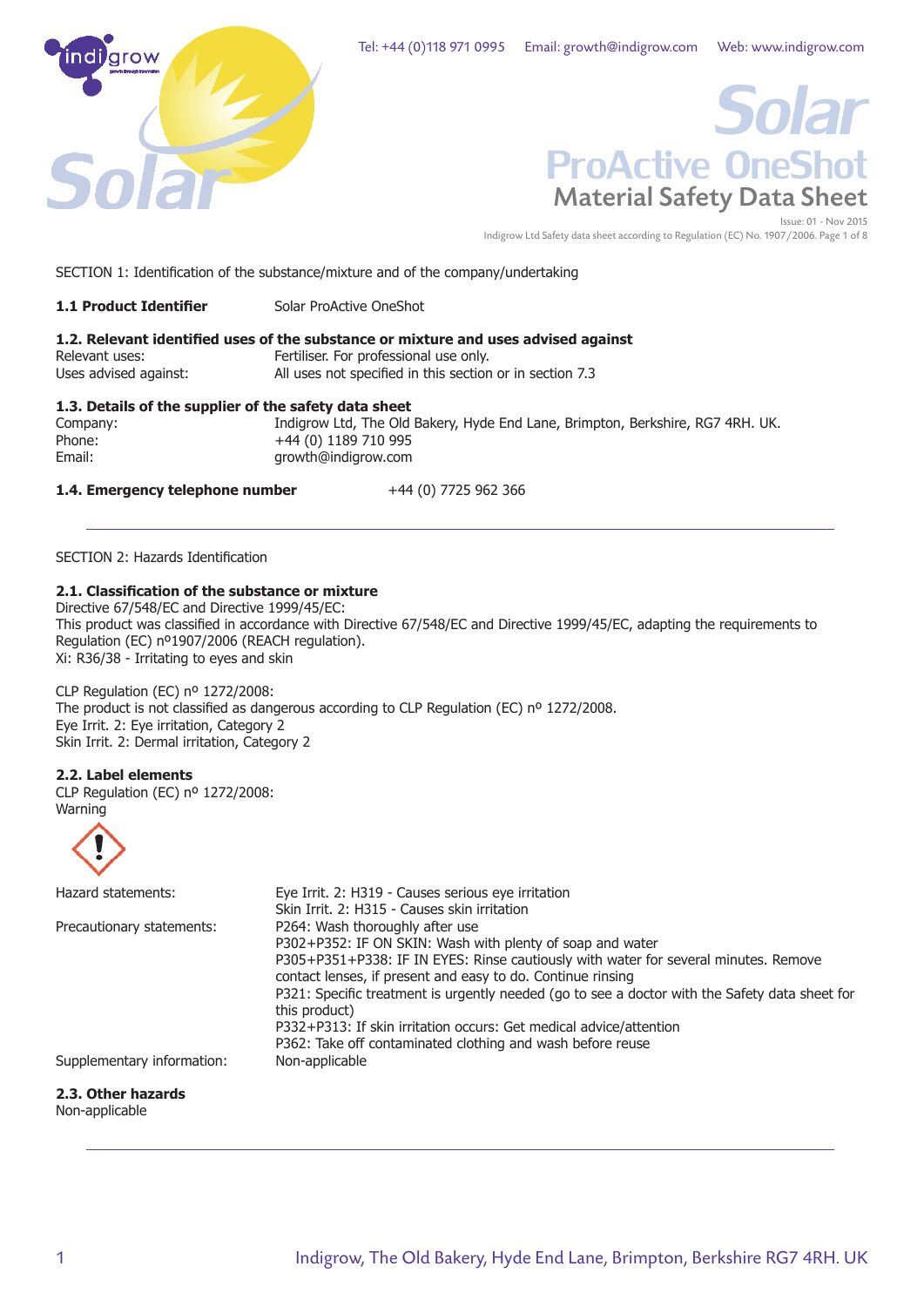

# Material Safety Data Sheet Issue: 01 - Nov 2015 *Solar* ProActive OneShot

Indigrow Ltd Safety data sheet according to Regulation (EC) No. 1907/2006. Page 2 of 8

SECTION 3: Composition/Information on Ingredients<br>Chemical description: Miscellaneous pro Miscellaneous products

Components: In accordance with Annex II of Regulation (EC) n<sup>o</sup>1907/2006 (point 3), the product contains:

| Identification                         | Chemical Name/Classification                 |                                                   |                   | Concentration |
|----------------------------------------|----------------------------------------------|---------------------------------------------------|-------------------|---------------|
| CAS: 13492-26-7                        | Dipotassium phosphonate<br>(Self-classified) |                                                   | $20 - 25%$        |               |
| EC: 236-809-2<br>Index: Non-applicable | Directive 67/548/EC                          | Xi: R36/38                                        |                   |               |
| REACH: Non-applicable                  | Regulation 1272/2008                         | Eye Irrit. 2: H319; Skin Irrit. 2: H315 - Warning |                   |               |
| CAS: 13446-12-3                        | Monoammonium Phosponate                      |                                                   | (Self-classified) | $20 - 25%$    |
| EC: 236-594-5<br>Index: Non-applicable | Directive 67/548/EC                          | Xi: R36/38                                        |                   |               |
| REACH: Non-applicable                  | Regulation 1272/2008                         | Eye Irrit. 2: H319; Skin Irrit. 2: H315 - Warning | U.                |               |

To obtain more information on the risk of the substances consult sections 8, 11, 12 and 16.

## SECTION 4: First-Aid Measures

## **4.1. Description of first aid measures**

The symptoms resulting from intoxication can appear after exposure, therefore, in case of doubt, seek medical attention for direct exposure to the chemical product or persistent discomfort, showing the MSDS of this product.

| By inhalation:   | This product does not contain substances classified as dangerous for inhalation, however, in<br>case of symptoms of intoxication remove the person affected from the exposure area and                                                                                                                                                                                                                                                                                              |
|------------------|-------------------------------------------------------------------------------------------------------------------------------------------------------------------------------------------------------------------------------------------------------------------------------------------------------------------------------------------------------------------------------------------------------------------------------------------------------------------------------------|
| By skin contact: | provide with fresh air. Seek medical attention if the symptoms get worse or persist.<br>Remove contaminated clothing and footwear, rinse skin or shower the person affected if<br>appropriate with plenty of cold water and neutral soap. In serious cases see a doctor. If the<br>product causes burns or freezing, clothing should not be removed as this could worsen the<br>injury caused if it is stuck to the skin. If blisters form on the skin, these should never be burst |
|                  | as this will increase the risk of infection.                                                                                                                                                                                                                                                                                                                                                                                                                                        |
| By eye contact:  | Rinse eyes thoroughly with luke warm water for at least 15 minutes. Do not allow the person<br>affected to rub or close their eyes. If the injured person uses contact lenses, these should be<br>removed unless they are stuck to the eyes, as this could cause further damage. In all cases,<br>after cleaning, a doctor should be consulted as quickly as possible with the MSDS of the<br>product.                                                                              |
| By consumption:  | Do not induce vomiting, but if it does happen keep the head up to avoid inhalation. Keep the<br>person affected at rest. Rinse out the mouth and throat, as they may have been affected during<br>ingestion.                                                                                                                                                                                                                                                                        |

# **4.2. Most important symptoms and effects, both acute and delayed**

Acute and delayed effects are indicated in sections 2 and 11.

# **4.3. Indication of any immediate medical attention and special treatment needed**

Non-applicable

#### SECTION 5: Fire-Fighting Measures

# **5.1. Extinguishing media**

Product is non-flammable under normal conditions of storage, manipulation and use. In the case of inflammation as a result of improper manipulation, storage or use preferably use polyvalent powder extinguishers (ABC powder), in accordance with the Regulation on fire protection systems. IT IS NOT RECOMMENDED to use tap water as an extinguishing agent.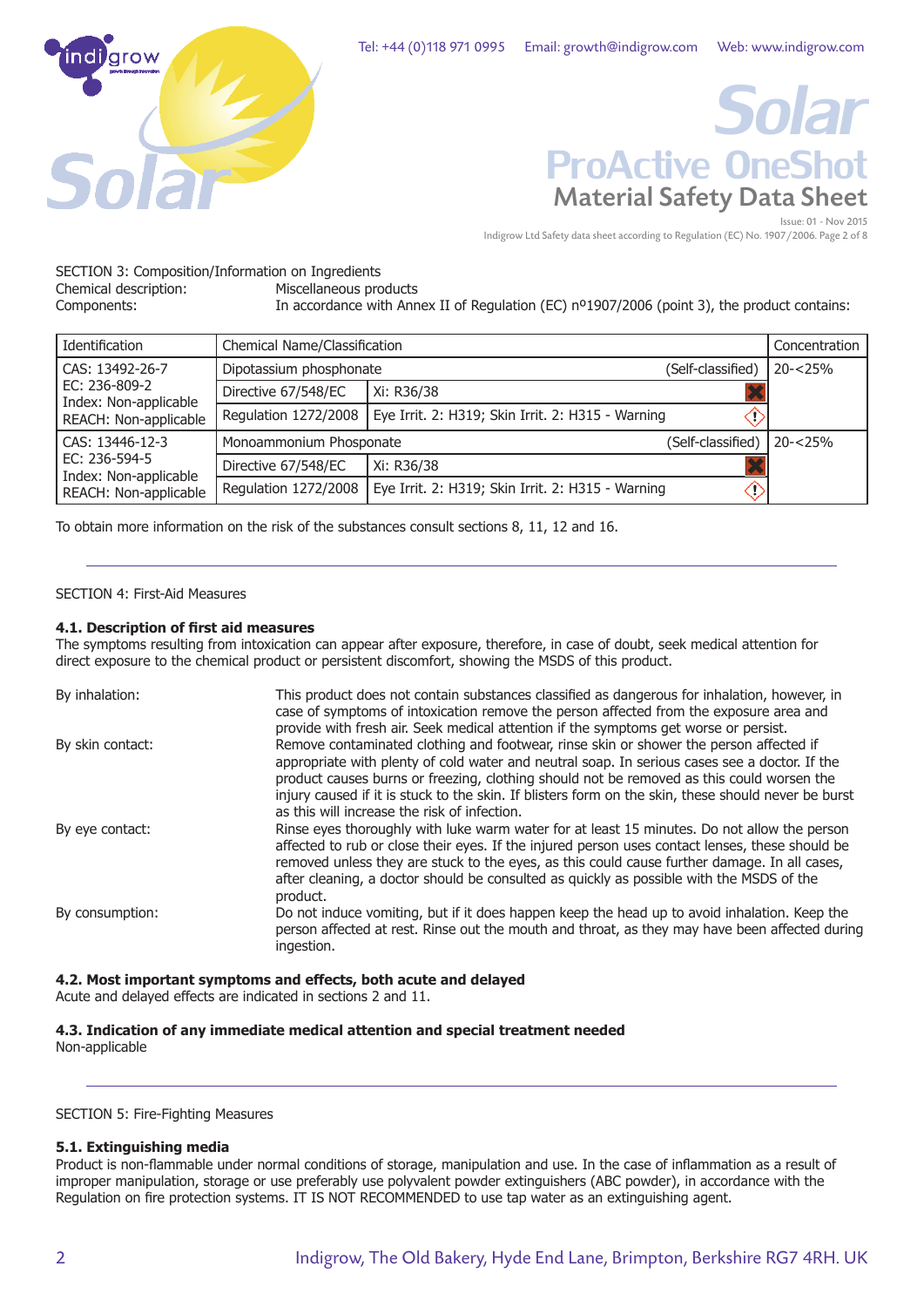

# Material Safety Data Sheet Issue: 01 - Nov 2015 *Solar* ProActive OneShot

Indigrow Ltd Safety data sheet according to Regulation (EC) No. 1907/2006. Page 3 of 8

## **5.2. Special hazards arising from the substance or mixture**

As a result of combustion or thermal decomposition reactive subproducts are created that can become highly toxic and, consequently, can present a serious health risk.

## **5.3. Advice for fire-fighters**

Depending on the magnitude of the fire it may be necessary to use full protective clothing and individual respiratory equipment. Minimum emergency facilities and equipment should be available (fire blankets, portable first aid kit,...) in accordance with Directive 89/654/EC.

#### Additional provisions:

Act in accordance with the Internal Emergency Plan and the Information Sheets on actions to take after an accident or other emergencies. Destroy any source of ignition. In case of fire, refrigerate the storage containers and tanks for products susceptible to inflamation, explosion or BLEVE as a result of high temperatures. Avoid spillage of the products used to extinguish the fire into an aqueous medium.

SECTION 6: Accidental Release Measures

#### **6.1. Personal precautions, protective equipment and emergency procedures**

Isolate leaks provided that there is no additional risk for the people performing this task. Personal protection equipment must be used against potential contact with the spilt product (See section 8). Evacuate the area and keep out those who do not have protection.

#### **6.2. Environmental precautions**

This product is not classified as dangerous to the environment. Keep product away from drains, surface and underground water.

#### **6.3. Methods and material for containment and cleaning up**

Absorb the spillage using sand or inert absorbent and move it to a safe place. Do not absorb in sawdust or other combustible absorbents. For any concern related to disposal consult section 13.

#### **6.4. Reference to other sections**

See sections 8 and 13.

SECTION 7: Handling and Storage

# **7.1. Precautions for safe handling**

Precautions for safe manipulation:

Comply with the current legislation concerning the prevention of industrial risks. Keep containers hermetically sealed. Control spills and residues, destroying them with safe methods (section 6). Avoid leakages from the container. Maintain order and cleanliness where dangerous products are used.

Technical recommendations for the prevention of fires and explosions:

Product is non-flammable under normal conditions of storage, manipulation and use. It is recommended to transfer at slow speeds to avoid the generation of electrostatic charges that can affect flammable products. Consult section 10 for information on conditions and materials that should be avoided.

Technical recommendations to prevent ergonomic and toxicological risks: Do not eat or drink during the process, washing hands afterwards with suitable cleaning products.

Technical recommendations to prevent environmental risks: It is not necessary to take special measures to prevent environmental risks. For more infomation see subsection 6.2.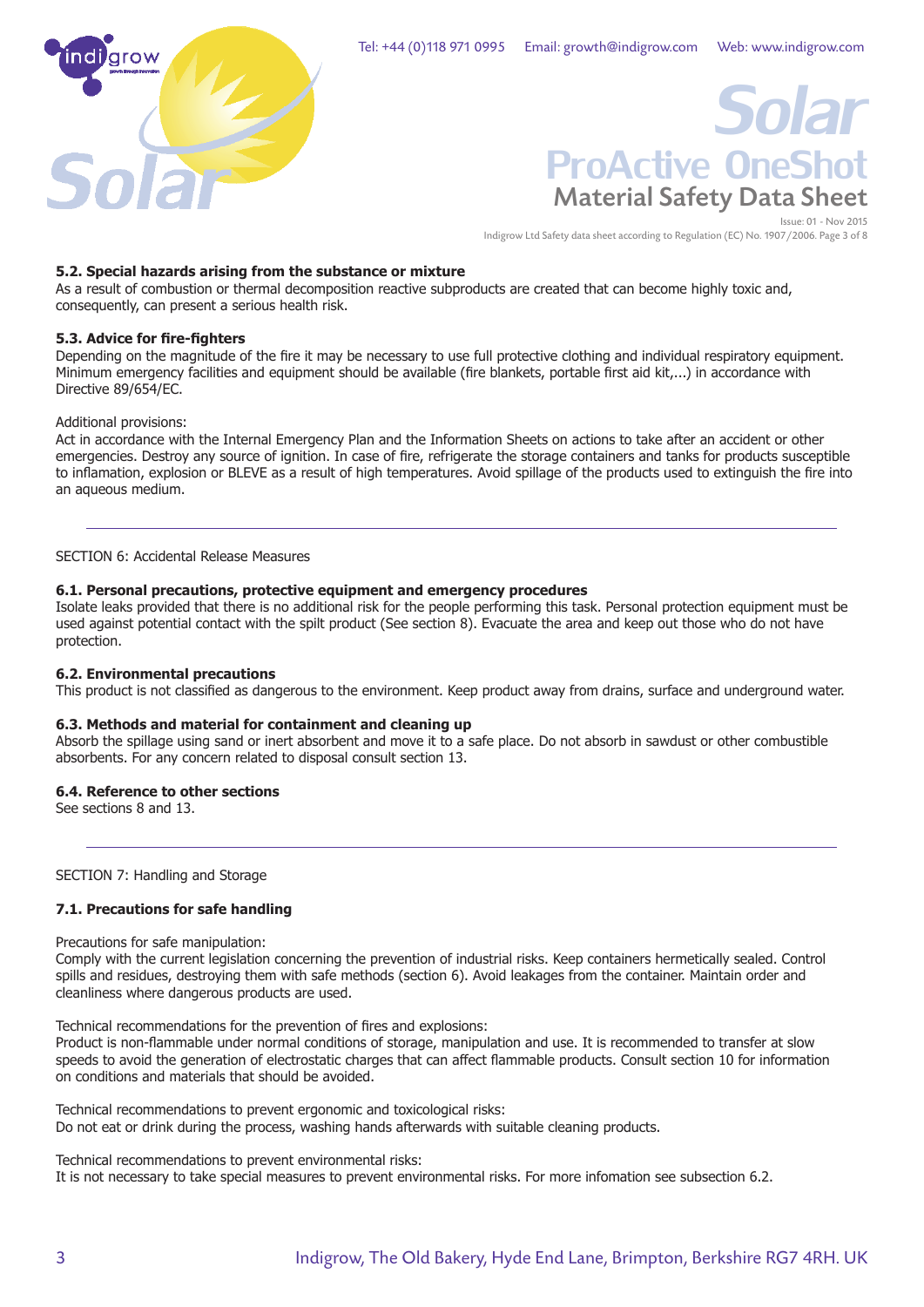

# Material Safety Data Sheet *Solar* ProActive OneShot

Issue: 01 - Nov 2015 Indigrow Ltd Safety data sheet according to Regulation (EC) No. 1907/2006. Page 4 of 8

# **7.2. Conditions for safe storage, including any incompatibilities**

| Technical measures for storage: | Minimum Temp: 0°C       |                                                                             |
|---------------------------------|-------------------------|-----------------------------------------------------------------------------|
|                                 | Maximum Temp: 40°C      |                                                                             |
|                                 | Maximum Time: 24 Months |                                                                             |
| General conditions for storage: |                         | Avoid sources of heat, radiation, static electricity and contact with food. |

## **7.3. Specific end use(s)**

Except for the instructions already specified it is not necessary to provide any special recommendation regarding the uses of this product.

SECTION 8: Exposure Controls/Personal Protection

#### **8.1. Control parameters**

Substances whose occupational exposure limits have to be monitored in the work environment: There are no environmental limits for the substances contained in the product

| DNEL (Workers):    | Non-applicable |
|--------------------|----------------|
| DNEL (Population): | Non-applicable |
| PNEC:              | Non-applicable |

## **8.2. Exposure controls**

General security and hygiene measures in the work place:

As a preventative measure it is recommended to use basic Personal Protection Equipment, with the corresponding ""CE marking"" in accordance with Directive 89/686/EC. For more information on Personal Protection Equipment (storage, use, cleaning, maintenance, class of protection,…) consult the information leaflet provided by the manufacturer. For more infomation see subsection 7.1. All information contained herein is a recommendation which needs some specification from the labour risk prevention services as it is not known whether the company has additional measures at its disposal.

| <b>Respiratory Protection:</b>     | LRP Pictogram:<br>PPE:      | Compulsory use of face mask<br>Filter mask for particles               |  |  |
|------------------------------------|-----------------------------|------------------------------------------------------------------------|--|--|
|                                    |                             |                                                                        |  |  |
|                                    | Labelling:<br>CEN Standard: | CE CAT III<br>EN 149:2001+A1:2009                                      |  |  |
|                                    |                             |                                                                        |  |  |
|                                    | Remarks:                    | Replace when an increase in resistence to breathing is observed.       |  |  |
| Specific protection for the hands: | LRP Pictogram:              | Mandatory hand protection                                              |  |  |
|                                    | PPF:                        | Chemical protective gloves                                             |  |  |
|                                    | Labelling:                  | CE CAT I                                                               |  |  |
|                                    | CEN Standard:               | EN 374-1:2003; EN 374-3:2003/AC:2006; EN 420:2003+A1:2009              |  |  |
|                                    | Remarks:                    | Replace the gloves at any sign of deterioration.                       |  |  |
| Ocular and facial protection:      | LRP Pictogram:              | Mandatory face protection                                              |  |  |
|                                    | PPE:                        | Panoramic glasses against liquid splash                                |  |  |
|                                    | Labelling:                  | CE CAT II                                                              |  |  |
|                                    | CEN Standard:               | EN 166:2001; EN 172:1994/A1:2000; EN 172:1994/A2:2001; EN 165:2005     |  |  |
|                                    | Remarks:                    | Clean daily and disinfect periodically according to the manufacturer's |  |  |
|                                    |                             | instructions. Use if there is a risk of splashing.                     |  |  |
| Bodily protection:                 | PPE:                        | Work clothing                                                          |  |  |
|                                    | Labelling:                  | CE CAT I                                                               |  |  |
|                                    | CEN Standard:               | EN 340:2003                                                            |  |  |
|                                    | Remarks:                    | For professional use only.                                             |  |  |
|                                    | PPE:                        | Anti-slip work shoes                                                   |  |  |
|                                    | Labelling:                  | CE CAT II                                                              |  |  |
|                                    | CEN Standard:               | EN ISO 20347:2004/A1:2007; EN ISO 20344:2011                           |  |  |
|                                    | Remarks:                    | None.                                                                  |  |  |
| Additional emergency measures:     |                             | ANSI Z358-1; ISO 3864-1:2002                                           |  |  |
|                                    | <b>Emergency Shower:</b>    |                                                                        |  |  |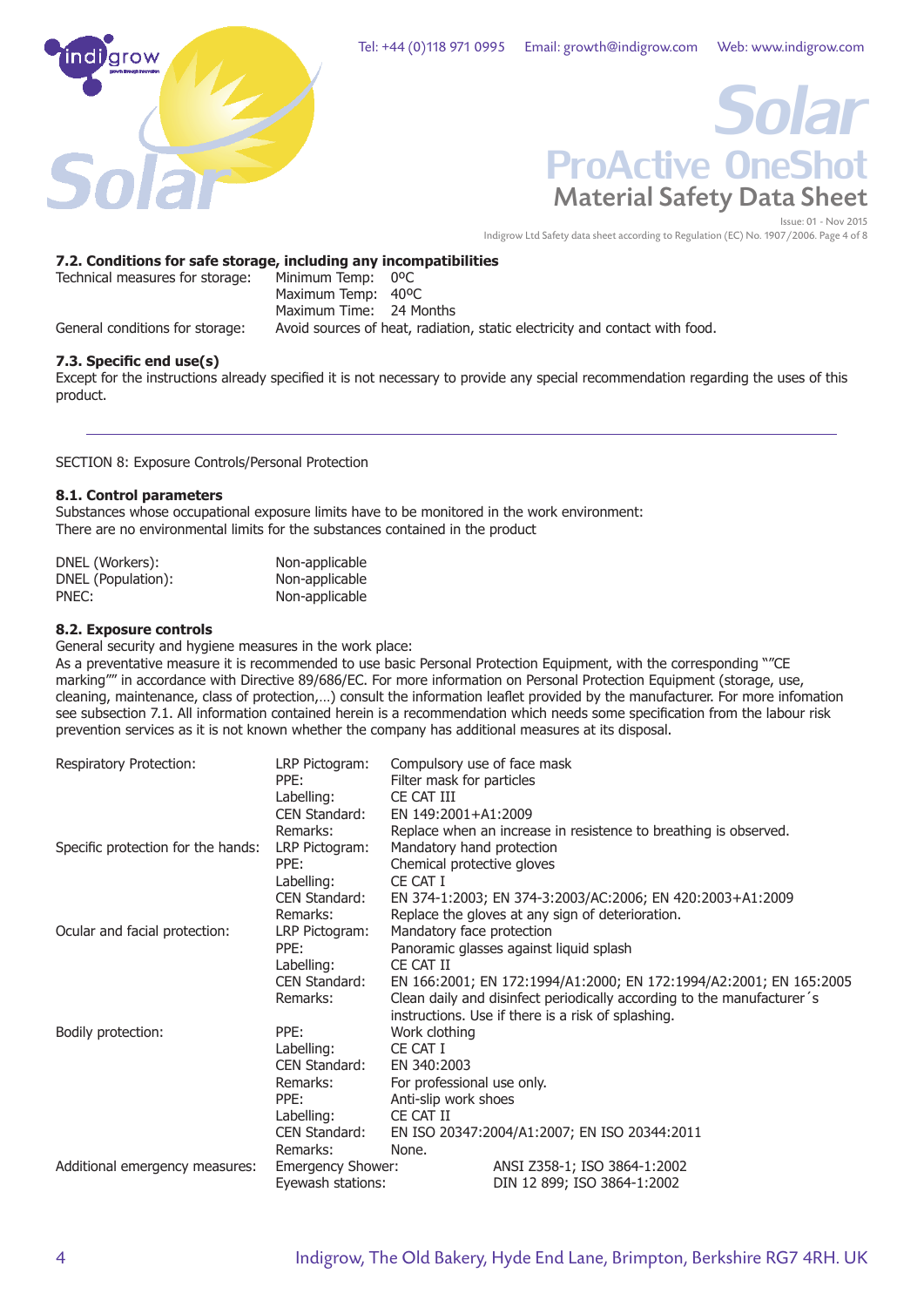



Indigrow Ltd Safety data sheet according to Regulation (EC) No. 1907/2006. Page 5 of 8

Environmental exposure controls:

In accordance with the community legislation for the protection of the environment it is recommended to avoid environmental spillage of both the product and its container. For additional information see subsection 7.1.D.

SECTION 9: Physical and Chemical Properties

#### **9.1. Information on basic physical and chemical properties**

| Physical state at 20 °C:   | Liguid                        |
|----------------------------|-------------------------------|
| Appearance:                | Characteristic                |
| Color:                     | <b>Brown</b>                  |
| Odor:                      | Characteristic                |
| Boiling point:             | 100 °C                        |
| Density at 20 °C:          | 1025 - 1045 kg/m <sup>3</sup> |
| Relative density at 20 °C: | $1.34 - 1.36$                 |
| pH:                        | $4.5 - 5.5$                   |
| Solubility property:       | Miscible                      |
| Flash Point:               | Non Flammable (>60 °C)        |
|                            |                               |
|                            |                               |

# **9.2. Other information**

Refraction index: 39 - 43

SECTION 10: Stability and Reactivity

#### **10.1. Reactivity**

No hazardous reactions are expected if the following technical instructions storage of chemicals. See section 7.

#### **10.2. Chemical stability**

Chemically stable under the conditions of storage, handling and use.

#### **10.3. Possibility of hazardous reactions**

Under the specified conditions, hazardous reactions that lead to excessive temperatures or pressure are not expected.

# **10.4. Conditions to avoid**

Applicable for handling and storage at room temperature:

| Not applicable |
|----------------|
| Not applicable |
| Not applicable |
| Not applicable |
| Not applicable |
|                |

#### **10.5. Incompatible materials**

| Acids:                 | Not applicable |
|------------------------|----------------|
| Water:                 | Not applicable |
| Combustive materials:  | Not applicable |
| Combustible materials: | Not applicable |
| Others:                | Not applicable |

# **10.6. Hazardous decomposition products**

See subsection 10.3, 10.4 and 10.5 to find out the specific decomposition products. Depending on the decomposition conditions, complex mixtures of chemical substances can be released: carbon dioxide (CO2), carbon monoxide and other organic compounds.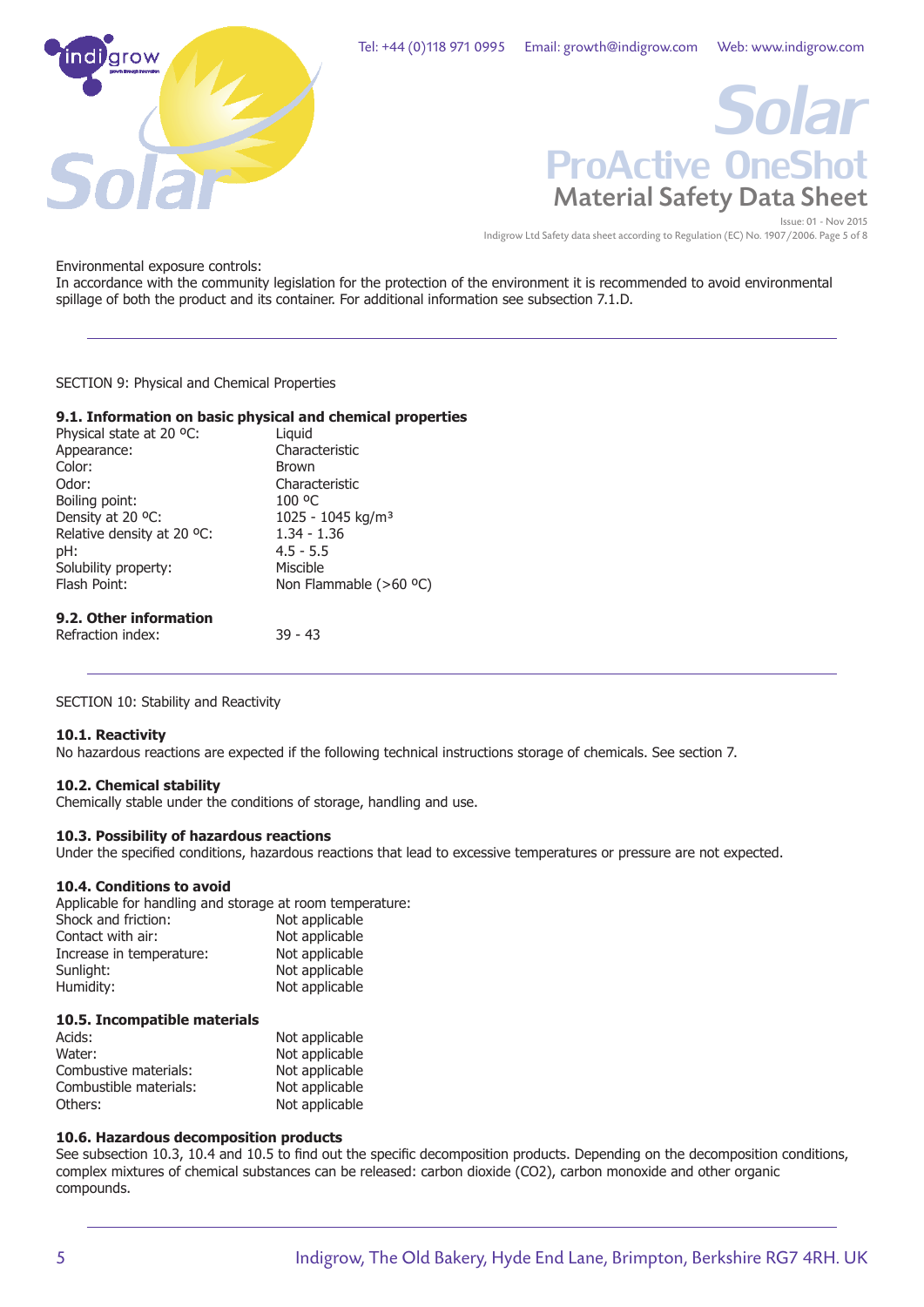

# Material Safety Data Sheet *Solar* ProActive OneShot

Issue: 01 - Nov 2015 Indigrow Ltd Safety data sheet according to Regulation (EC) No. 1907/2006. Page 6 of 8

SECTION 11: Toxicological Information

# **11.1. Information on toxicological effects**

No experimental information is available on the product itself in relation to the toxicological properties. When performing the danger classification on corrosive or irritant effects the recommendations included in section 3.2.5 of Annex VI of Directive 67/548/EC, in paragraphs b) and c) of section 3 of article 6 of Directive 1999/45/EC and in section 3.2.3.3.5. of Annex I of CLP Regulation were taken into account.

Dangerous health implications:

In case of exposure that is repetitive, prolonged or at concentrations higher than recommended by the occupational exposure limits, it may result in adverse effects on health depending on the means of exposure:

| Ingestion:                                                                                                       | Based on available data, the classification criteria are not met, however, it<br>contains substances classified as dangerous for consumption. For more<br>information see section 3.              |
|------------------------------------------------------------------------------------------------------------------|---------------------------------------------------------------------------------------------------------------------------------------------------------------------------------------------------|
| Inhalation:                                                                                                      | Based on available data, the classification criteria are not met, as it does<br>not contain substances classified as dangerous for inhalation. For more<br>information see section 3.             |
| Contact with the skin and the eyes:<br>CMR effects (carcinogenicity, mutagenicity and toxicity to reproduction): | Produces skin inflamation.                                                                                                                                                                        |
|                                                                                                                  | Based on available data, the classification criteria are not met, as it does not<br>contain substances classified as dangerous for the effects mentioned. For<br>more information see section 3.  |
| Sensitizing effects:                                                                                             | Based on available data, the classification criteria are not met, as it does<br>not contain substances classified as dangerous with sensibilizing effects. For<br>more information see section 3. |
| Specific target organ toxicity (STOT)-time exposure:                                                             | Based on available data, the classification criteria are not met, as it does<br>not contain substances classified as dangerous for this effect. For more<br>information see section 3.            |
| Specific target organ toxicity (STOT)-repeated exposure:                                                         |                                                                                                                                                                                                   |
|                                                                                                                  | Based on available data, the classification criteria are not met, as it does<br>not contain substances classified as dangerous for this effect. For more<br>information see section 3.            |
| Aspiration hazard:                                                                                               | Based on available data, the classification criteria are not met, as it does<br>not contain substances classified as dangerous for this effect. For more<br>information see section 3.            |
| Other information:<br>Specific toxicology information on the substances:                                         | Non-applicable                                                                                                                                                                                    |

 $p$ ecific toxicology information on the substances:  $\,$ 

| l Identification                     | Acute toxicity  |                | Genus |
|--------------------------------------|-----------------|----------------|-------|
| Monoammonium Phosponate              | LD50 oral       | 2000 mg/kg     |       |
| l CAS: 13446-12-3<br>l EC: 236-594-5 | LD50 dermal     | 2000 mg/kg     |       |
|                                      | LC50 inhalation | Non-applicable |       |

# SECTION 12: Ecological Information

**12.1. Toxicity**

Not available

**12.2. Persistence and degradability** Not available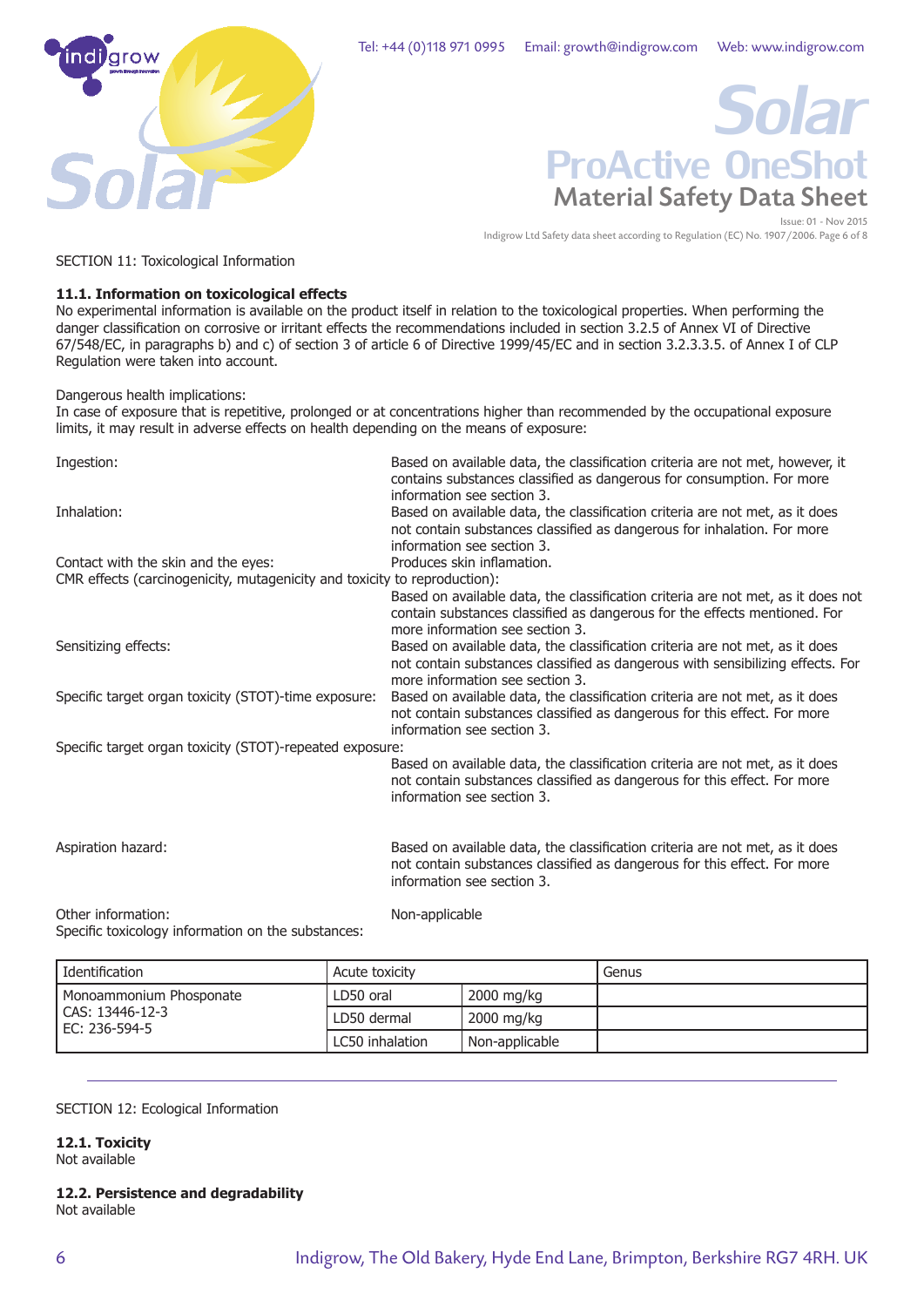

# Material Safety Data Sheet Issue: 01 - Nov 2015 *Solar* ProActive OneShot

Indigrow Ltd Safety data sheet according to Regulation (EC) No. 1907/2006. Page 7 of 8

**12.3. Bioaccumulative potential** Not available

# **12.4. Mobility in soil**

Not available

#### **12.5. Results of PBT and vPvB assessment** Not classified

#### **12.6. Other adverse effects** Not available

# SECTION 13: Disposal Considerations

# **13.1. Waste treatment methods**

| ' Code | Description                                                                                    | Waste Class (Directive 2008/98/EC) |
|--------|------------------------------------------------------------------------------------------------|------------------------------------|
|        | It is not possible to assign a specific code, as it depends on the intended<br>use by the user | I Non dangerous                    |

Waste management (disposal and evaluation):

Consult the authorized waste service manager on the assessment and disposal operations in accordance with Annex 1 and Annex 2 (Directive 2008/98/EC). As under 15 01 (2000/532/EC) of the code and in case the container has been in direct contact with the product, it will be processed the same way as the actual product. Otherwise, it will be processed as non-dangerous residue. We do not recommended disposal down the drain. See paragraph 6.2.

Regulations related to waste management:

In accordance with Annex II of Regulation (EC) nº1907/2006 (REACH) the community or state provisions related to waste management are stated

Community legislation: Directive 2008/98/EC, 2000/532/EC: Commission Decision of 3 May 2000

# SECTION 14: Transport Information

This product is not regulated for transport (ADR/RID,IMDG,IATA)

# SECTION 15: Regulatory Information

#### **15.1. Safety, health and environmental regulations/legislation specific for the substance or mixture**

Candidate substances for authorisation under the Regulation (EC) 1907/2006 (REACH): Non-applicable Regulation (EC) 1005/2009, about substances that deplete the ozone layer: Non-applicable Active substances for which a decision of non-inclusion onto Annex I (Regulation (EU) No 528/2012): Non-applicable Regulation (EC) 649/2012, in relation to the import and export of hazardous chemical products: Non-applicable Limitations to commercialisation and the use of certain dangerous substances and mixtures (Annex XVII, REACH): Non-applicable

Specific provisions in terms of protecting people or the environment:

It is recommended to use the information included in this safety data sheet as data used in a risk evaluation of the local circumstances in order to establish the necessary risk prevention measures for the manipulation, use, storage and disposal of this product.

# **15.2. Chemical Safety Assessment**

The supplier has not carried out evaluation of chemical safety.